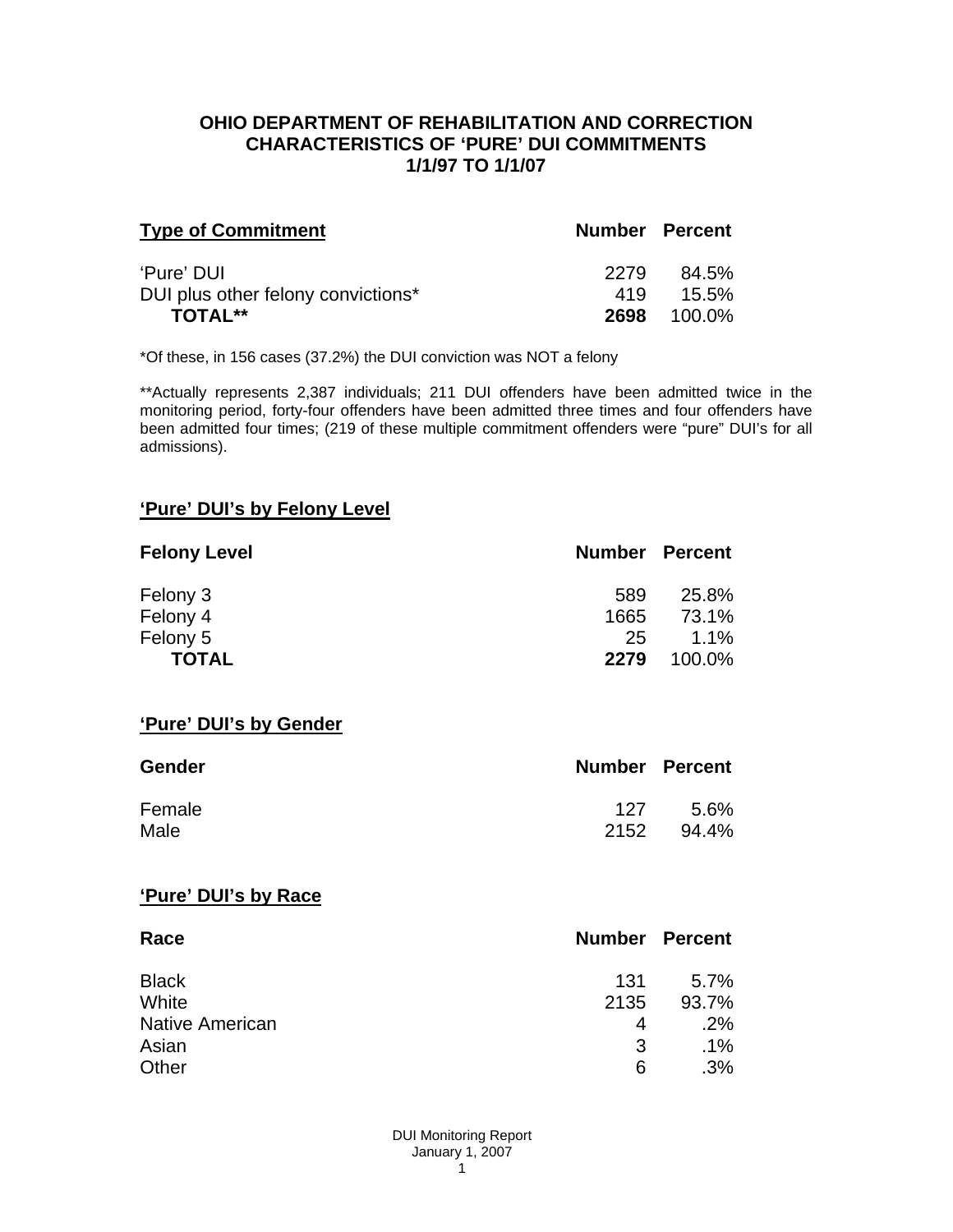# **'Pure' DUI's by Age at Commitment**

| <b>Age at Commitment</b> | <b>Number</b> | <b>Percent</b> |
|--------------------------|---------------|----------------|
| 25 and under             | 106           | 4.7%           |
| 26 to 30                 | 283           | 12.4%          |
| 31 to 35                 | 402           | 17.6%          |
| 36 to 40                 | 510           | 22.4%          |
| 41 to 45                 | 517           | 22.7%          |
| 46 to 50                 | 290           | 12.7%          |
| Over 50                  | 171           | 7.5%           |

| Range = $19$ to $77$ | Median = $39$ |  |
|----------------------|---------------|--|
| Mean $=$ 38.9        | Mode $= 44$   |  |

# **'Pure' DUI'S by Security Classification**

| <b>Security Level</b>                | <b>Number Percent</b> |        |
|--------------------------------------|-----------------------|--------|
| Level 1-A                            | 189                   | 8.3%   |
| Level 1-B                            | 1661                  | 72.9%  |
| Level 2                              | 274                   | 12.0%  |
| Level 3*                             | 154                   | 6.8%   |
| Level 4-B                            |                       | $.0\%$ |
| *Includes inmates still in reception |                       |        |

# **'Pure' DUI's by County of Commitment**

| <b>County of Commitment</b> | <b>Number</b> | <b>Percent</b> |
|-----------------------------|---------------|----------------|
| Cuyahoga                    | 200           | 8.6%           |
| Summit                      | 159           | 7.0%           |
| <b>Stark</b>                | 153           | 6.7%           |
| Hamilton                    | 130           | 5.7%           |
| <b>Butler</b>               | 107           | 4.7%           |
| Franklin                    | 102           | 4.5%           |
| Lorain                      | 99            | 4.3%           |
| Clermont                    | 86            | 3.8%           |
| Lake                        | 75            | 3.3%           |
| Portage                     | 64            | 2.8%           |
| Warren                      | 63            | 2.8%           |
| <b>All Other Counties</b>   | 1041          | 45.7%          |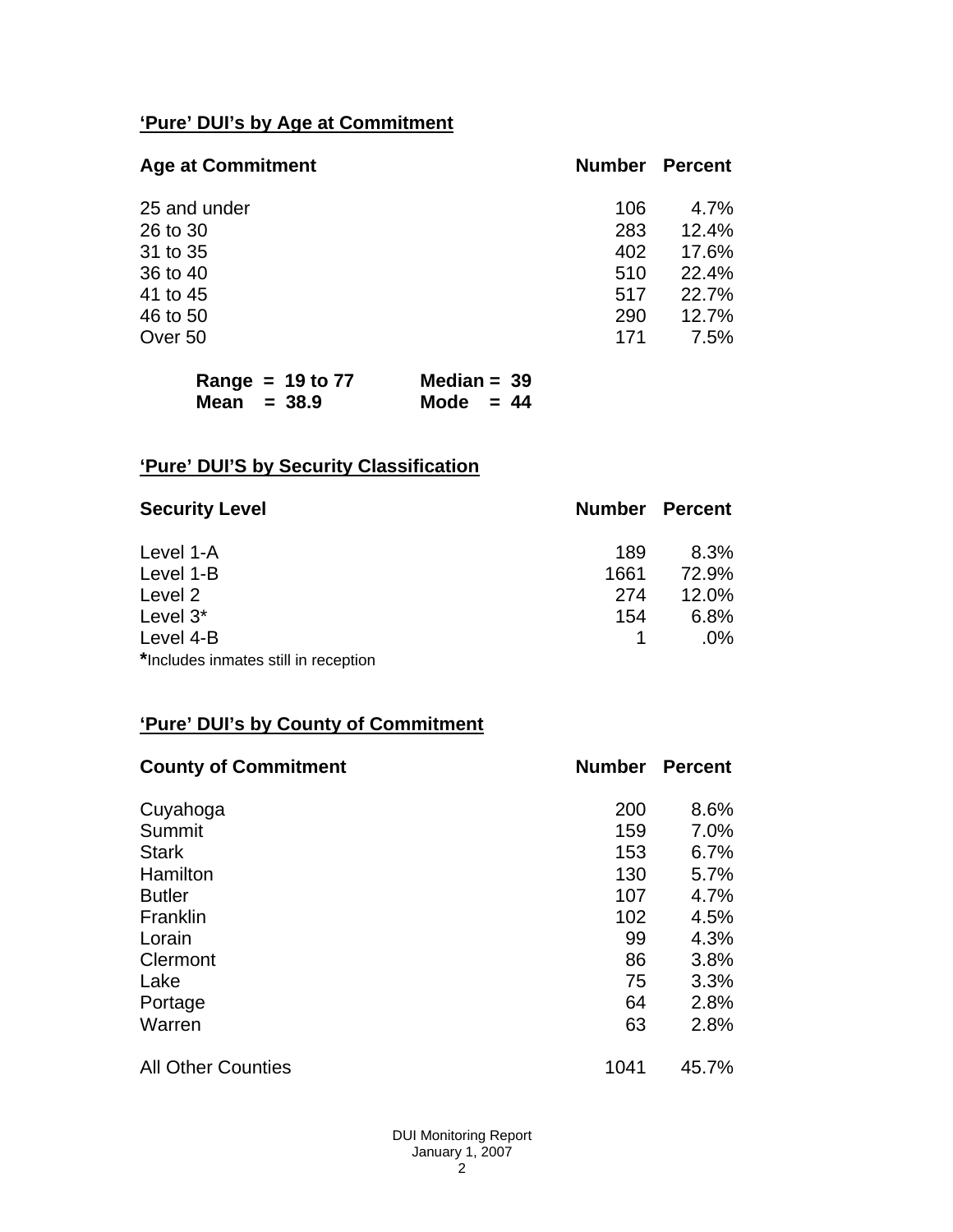# **'Pure' DUI's by Current Status**

| <b>Current Status</b>                  | <b>Number</b> | <b>Percent</b> |
|----------------------------------------|---------------|----------------|
| <b>Currently Incarcerated</b>          | 480           | 21.1%          |
| <b>Judicial Release</b>                | 359           | 15.8%          |
| <b>Released under PRC</b>              | 773           | 33.9%          |
| Released to Appeal Bond                | 6             | .3%            |
| <b>Furlough (Transitional Control)</b> | 76            | 3.3%           |
| <b>Vacated Sentence</b>                | 10            | $.4\%$         |
| <b>Court Order</b>                     | 10            | .4%            |
| Death of Inmate                        | 15            | $.7\%$         |
| Released at Expiration of Prison Term* | 549           | 24.1%          |

\*Released without post-release control; of the 871 releases since January 2004, 462 were expiration of prison term (53.0%), compared with 177 inmates released onto PRC (which included 130 males who successfully completed the DUI IPP sentence reduction program, seven females who successfully completed the Camp Meridian IPP program and two females who completed the ORW education intensive program).

## **'Pure' DUI's by Length of Sentence (in months)**

| <b>Length of Sentence</b>            | <b>Number Percent</b> |                 |
|--------------------------------------|-----------------------|-----------------|
| Two Months (mandatory sentence)      | 50                    | 2.2%            |
| Three to Six Months                  | 282                   | 12.4%           |
| Seven to Eleven Months               | 211                   | 9.3%            |
| <b>Twelve Months</b>                 | 595                   | 26.1%           |
| Thirteen to Seventeen Months         | 202                   | 8.9%            |
| <b>Eighteen Months</b>               | 181                   | 7.9%            |
| Nineteen to Twenty-four Months       | 343                   | 15.1%           |
| <b>Twenty-five to Thirty Months</b>  | 158                   | 6.9%            |
| Thirty-one to Thirty-five Months     | 1                     |                 |
| Thirty-six to Forty-seven Months     | 147                   | 6.5%            |
| Forty-eight to Fifty-nine Months     | 79                    | 3.5%            |
| <b>Sixty Months or more</b>          | 30                    | 1.3%            |
| <b>Mode</b><br>$= 12$ months<br>Mean |                       | $= 18.2$ months |

 **Median = 13 months**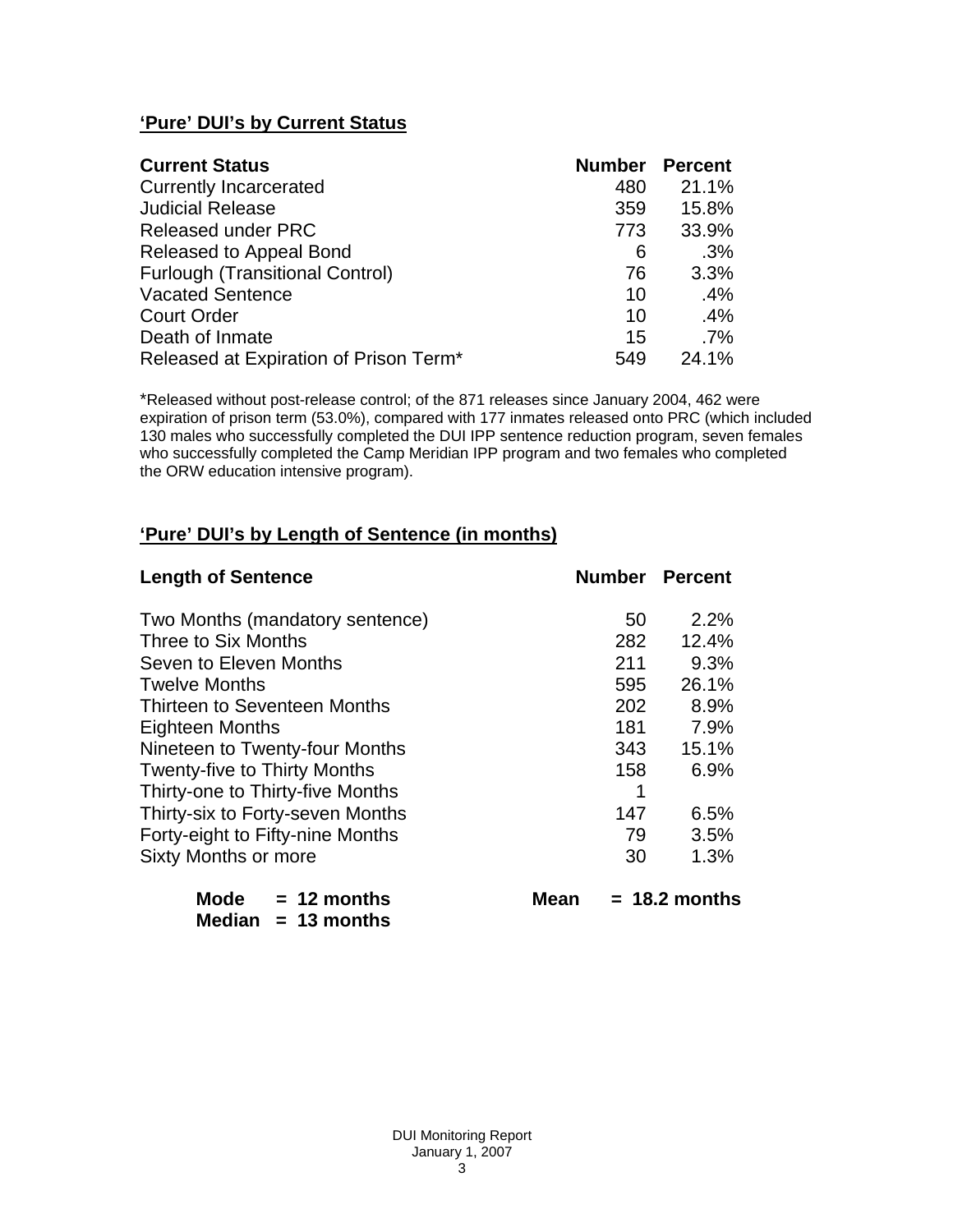# **'Pure' DUI's by Number of Prior Incarcerations**

| <b>Number of Prior Incarcerations</b> | <b>Number Percent</b> |          |
|---------------------------------------|-----------------------|----------|
| <b>None</b>                           | 1355                  | 59.5%    |
| One                                   | 525                   | 23.0%    |
| Two                                   | 241                   | $10.6\%$ |
| Three or more                         | 158.                  | 6.9%     |

### **'Pure' DUI's Currently Incarcerated by Parent Institution\* (1/1/07)**

|                                                       |                |                | # in         |
|-------------------------------------------------------|----------------|----------------|--------------|
| <b>Institution</b>                                    | <b>Number</b>  | <b>Percent</b> | Camp         |
| <b>Allen Correctional Institution</b>                 | 7              | 1.5%           |              |
| <b>Belmont Correctional Institution</b>               | 21             | 4.4%           | 10           |
| <b>Chillicothe Correctional Institution</b>           | 14             | 2.9%           |              |
| <b>Corrections Reception Center</b>                   | 31             | 6.5%           |              |
| Dayton Correctional Institution                       | 4              | .8%            |              |
| <b>Franklin Pre-Release Center</b>                    | 4              | .8%            |              |
| <b>Grafton Correctional Institution</b>               | 8              | 1.7%           |              |
| <b>Hocking Correctional Institution</b>               | $\overline{7}$ | 1.5%           |              |
| <b>Lake Erie Correctional Institution</b>             | 11             | 2.3%           |              |
| <b>Lebanon Correctional Institution</b>               | 3              | .6%            |              |
| <b>London Correctional Institution</b>                | 28             | 5.9%           | 7            |
| <b>Lorain Correctional Institution</b>                | 31             | 6.5%           |              |
| <b>Madison Correctional Institution</b>               | 4              | .8%            |              |
| <b>Mansfield Correctional Institution</b>             | 10             | 2.0%           | 5            |
| <b>Marion Correctional Institution</b>                | 10             | 2.1%           | $\mathbf{1}$ |
| <b>Noble Correctional Institution</b>                 | 19             | 4.0%           |              |
| <b>North Central Correctional Institution</b>         | 8              | 1.7%           |              |
| <b>North Coast Correctional Treatment Facility</b>    | 137            | 28.5%          | $23**$       |
| <b>Oakwood Correctional Facility</b>                  | $\overline{2}$ | .4%            |              |
| Ohio Reformatory for Women                            | 10             | 2.1%           |              |
| <b>Ohio State Penitentiary</b>                        | $\overline{2}$ | .4%            | 2            |
| <b>Pickaway Correctional Institution</b>              | 81             | 16.9%          |              |
| <b>Richland Correctional Institution</b>              | 9              | 1.9%           |              |
| <b>Ross Correctional Institution</b>                  | 10             | 1.9%           | 2            |
| Southeastern Correctional Institution                 | $\overline{2}$ | .4%            |              |
| <b>Southern Ohio Correctional Facility</b>            | $\mathbf{1}$   | .2%            |              |
| <b>Toledo Correctional Institution</b>                | 1              | .2%            | 2            |
| <b>Trumbull Correctional Institution</b><br>$N = 480$ | 5              | 1.0%           | $5***$       |

\*Includes inmates out to court

\*\*In DUI IPP program at NCCTF

\*\*\*Female inmates in TCI camp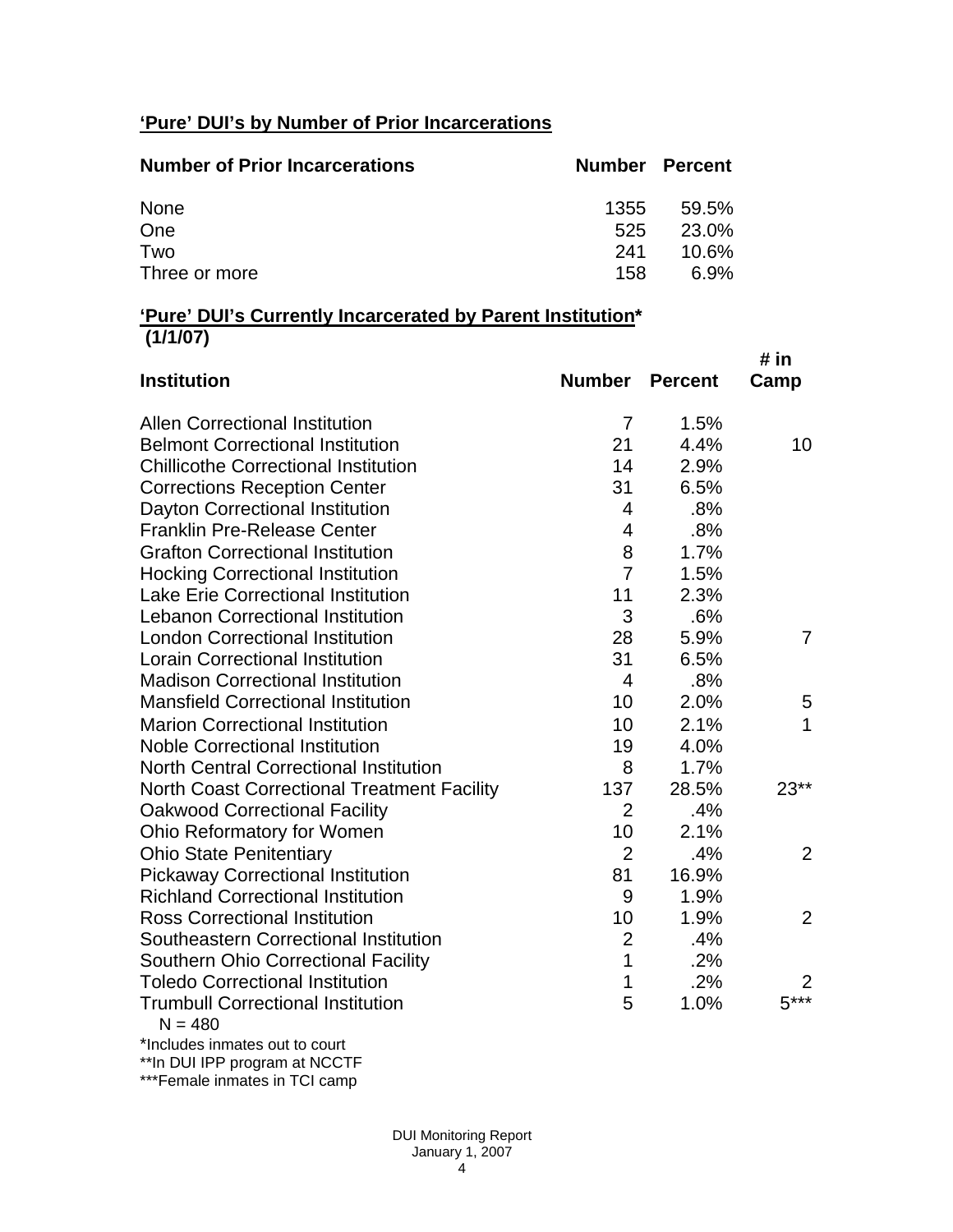### **'PURE' DUI OFFENDERS COMPARISON OF SELECTED RELEASE TYPES DEMOGRAPHICS AND TIME SERVED/TIME SAVED VARIABLES 1/1/07**

|                                                                                | <b>Release Types</b>        |                   |                                                    |                                      |                      |                          |                                                     |                                                    |  |  |
|--------------------------------------------------------------------------------|-----------------------------|-------------------|----------------------------------------------------|--------------------------------------|----------------------|--------------------------|-----------------------------------------------------|----------------------------------------------------|--|--|
| <b>Variables</b>                                                               | Post-<br>Release<br>Control |                   | <b>IPP</b> with<br>Post-<br>Release<br>Control**** |                                      | Judicial<br>Release  |                          | Expiration<br>of Sentence<br>with No<br>Supervision |                                                    |  |  |
|                                                                                | N                           | $\%$ *            | $\overline{N}$                                     | $\%$ *                               | N                    | $\%$ *                   | N                                                   | $\%$ *                                             |  |  |
| <b>TOTAL</b>                                                                   | 441                         |                   | 321                                                |                                      | 359                  |                          | 549                                                 |                                                    |  |  |
| Race:<br>White<br>African-American<br><b>Native American</b><br>Asian<br>Other | 418<br>21<br>$\overline{2}$ | 94.8<br>4.8<br>.4 | 303<br>15<br>1<br>$\overline{2}$                   | 94.4<br>4.7<br>.3<br>$.6\phantom{0}$ | 338<br>20<br>1       | 94.2<br>5.6<br>$\cdot$ 3 | 510<br>35<br>1<br>1<br>$\overline{2}$               | 92.9<br>6.4<br>$\cdot$ .2<br>$\overline{.2}$<br>.4 |  |  |
| Gender:<br>Male<br>Female                                                      | 423<br>18                   | 95.9<br>4.1       | 321                                                | 100.0                                | 322<br>37            | 89.7<br>10.3             | 512<br>37                                           | 93.3<br>6.7                                        |  |  |
| Age:<br>Mean<br>Median<br>Mode                                                 | 37.6<br>37.0<br>$36.0***$   |                   | 38.5<br>39.0<br>42.0                               |                                      | 37.9<br>38.0<br>38.0 |                          | 39.1<br>40.0<br>44.0                                |                                                    |  |  |
| <b>Commitment County:</b><br>Major Urban**<br><b>All Others</b>                | 195<br>246                  | 44.2<br>55.8      | 105<br>216                                         | 32.7<br>67.3                         | 114<br>245           | 31.7<br>68.3             | 200<br>349                                          | 36.4<br>63.6                                       |  |  |

\*Column totals = 100%

\*\*Cuyahoga, Franklin, Hamilton, Lucas, Montgomery, Stark and Summit

\*\*\*Multiple modes; lowest value is shown

\*\*\*\* Males completing the DUI IPP at NCCTF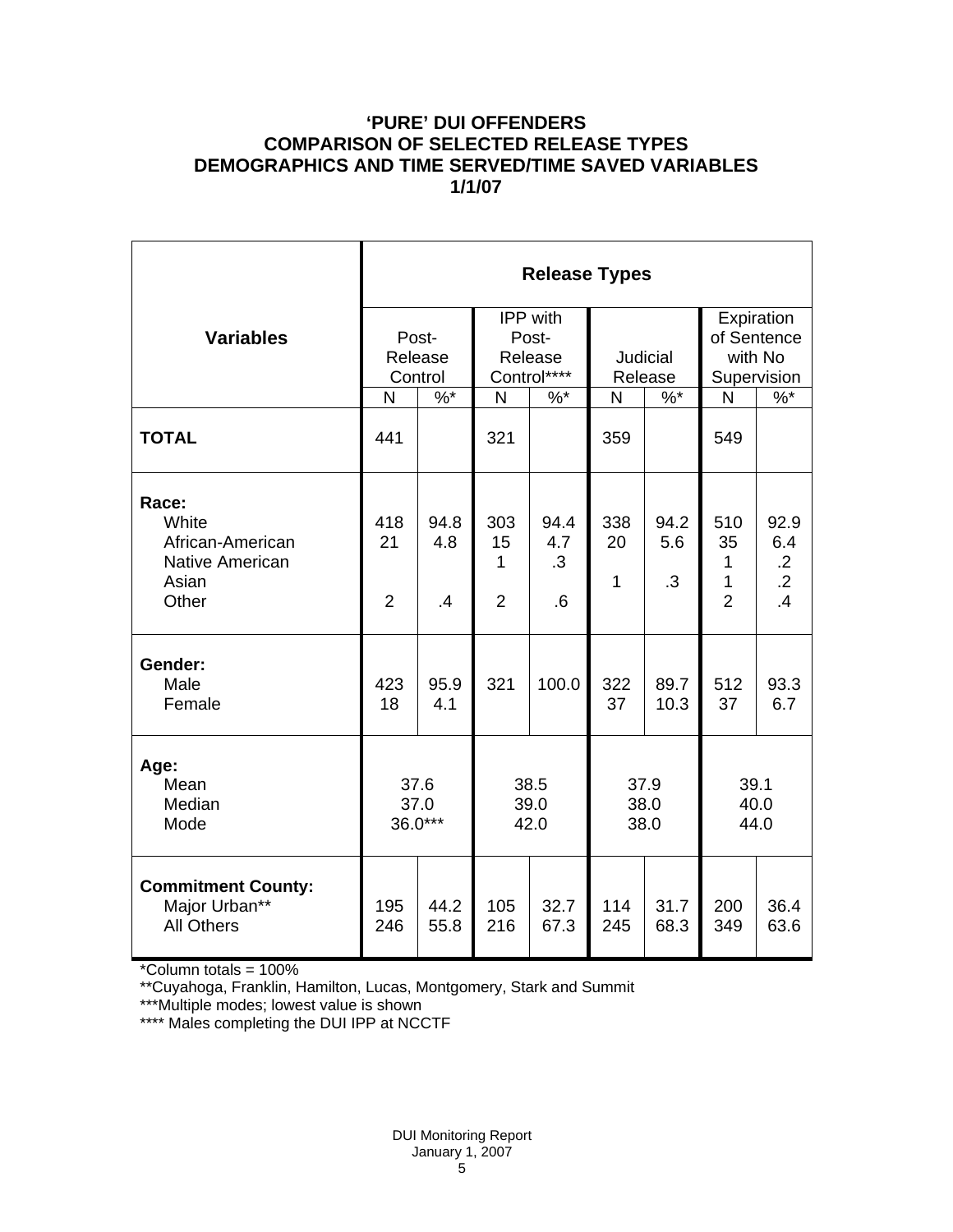|                                                                                       | <b>Release Types</b>                         |                              |                                         |                            |                       |                            |                                                       |                             |  |  |
|---------------------------------------------------------------------------------------|----------------------------------------------|------------------------------|-----------------------------------------|----------------------------|-----------------------|----------------------------|-------------------------------------------------------|-----------------------------|--|--|
| <b>Variables</b>                                                                      | Post-<br>Release<br>Control                  |                              | IPP with<br>Post-<br>Release<br>Control |                            | Judicial<br>Release   |                            | Expiration of<br>Sentence<br>(with No<br>Supervision) |                             |  |  |
|                                                                                       | N<br>$\%$ *                                  |                              | $\sqrt[6]{6}$<br>N                      |                            | N<br>$\%$ *           |                            | N                                                     | $\frac{9}{6}$               |  |  |
| <b>Sentence Length</b><br>(Months):<br>Mean<br>Median<br>Mode                         | 11.6<br>19.1<br>12.0<br>16.0<br>12.0<br>12.0 |                              |                                         | 19.8<br>18.0<br>12.0       |                       | 13.9<br>12.0<br>12.0       |                                                       |                             |  |  |
| <b>Number of Priors:</b><br>None<br>One<br>Two<br>Three or More                       | 237<br>107<br>46<br>51                       | 53.7<br>24.3<br>10.4<br>11.6 | 214<br>75<br>23<br>9                    | 66.7<br>23.4<br>7.2<br>2.8 | 244<br>60<br>33<br>22 | 68.0<br>16.7<br>9.2<br>6.1 | 323<br>127<br>58<br>41                                | 58.8<br>23.1<br>10.6<br>7.5 |  |  |
| <b>Time Served (Months):</b><br>Mean<br>Median<br>Mode                                | 9.2<br>7.9<br>$4.6**$                        |                              | 6.6<br>5.4<br>5.7                       |                            | 5.7<br>3.7<br>2.2     |                            | 10.9<br>8.7<br>5.3                                    |                             |  |  |
| <b>Time Saved Through</b><br><b>Early Release (Months):</b><br>Mean<br>Median<br>Mode | N/A                                          |                              | 11.2<br>7.5<br>$6.1***$                 |                            | 13.7<br>11.6<br>9.2   |                            | N/A                                                   |                             |  |  |

\*Column totals = 100%

\*\*Multiple modes; lowest value is shown